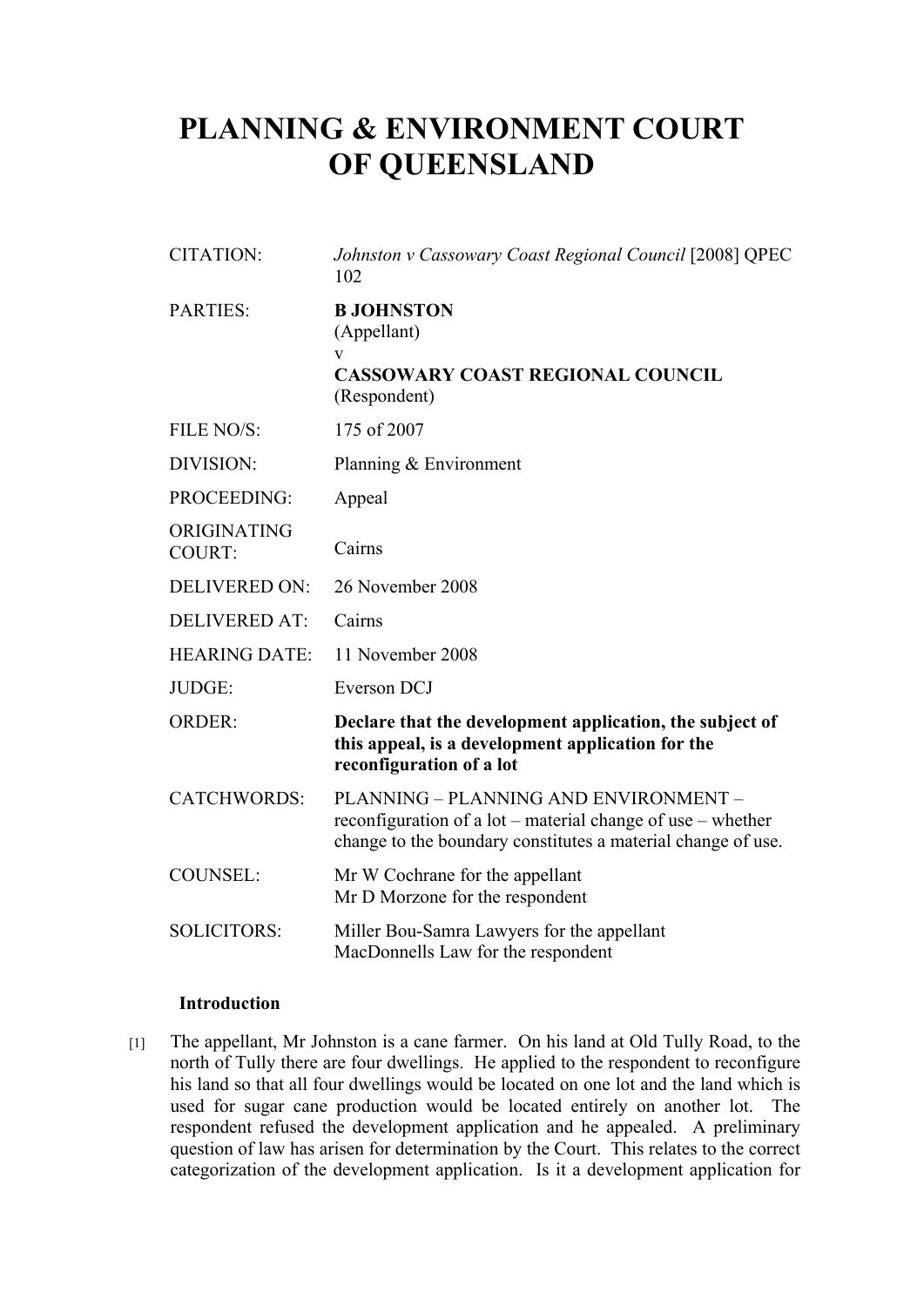the reconfiguration of a lot or is it for the reconfiguration of a lot and a material change of use?<sup>1</sup>

## **The issues**

[2] The land in question comprises two lots described as Lot 1 and Lot 2 on RP 715238 comprising an area of 5.06 hectares. Lot 1 is a small lot containing a duplex dwelling and curtilege. I am informed that it is  $1517.56$  m $\Box$  in area. Lot 2 is much larger. It contains two houses immediately adjacent to the boundary it shares with Lot 1. It also contains a large area under cultivation for growing sugar cane. I am informed that it is 4.9043 hectares in area. The proposal, the subject of the development application is summarised in the report of the respondent's officer dated 10 May 2007 in the following terms:-

"The applicant has proposed to relocate the northern boundary of existing lot 1 approximately 5 to 6 metres north of the existing dwellings located on existing lot 2. The rear boundary will remain at the same distance from the front boundary as existing lot 1 and simply extended north to meet the proposed northern boundary.

The proposed allotments are of the following size:

- Proposed Lot  $101 3520$  m $\Box$
- Proposed Lot  $102 4.7$  ha <sup>2</sup>"
- [3] It is uncontroversial that each of the dwellings (the duplex and the two houses) are lawful and that it is proposed that the dwellings and the land which is currently used for sugar cane production will continue to be used in the same manner as at present. All of the land in question is located within the Rural Zone pursuant to the respondent's planning scheme.<sup>3</sup> There is no legal obligation either pursuant to the respondent's planning scheme or as a consequence of past development approvals which requires any of the dwellings to be used in connection with rural activities.
- [4] On 24 September 1992 the respondent refused a subdivision application in practically identical terms to that the subject of this appeal.
- [5] A number of provisions of the *Integrated Planning Act* 1997 ("IPA") need to be considered. Section 1.3.2 is in the following terms:-

*"Development* is any of the following –

- (a) carrying out building work;
- (b) carrying out plumbing or drainage work;
- (c) carrying out operational work;
- (d) reconfiguring a lot;
- (e) making a material change of use of premises."

The term "reconfiguring a lot" is defined in s 1.3.5 as, inter alia, "creating lots by subdividing another lot" and "rearranging the boundaries of a lot by registering a plan of subdivision".

<sup>1</sup> Although two lots are proposed to be reconfigured, s 32C of the *Acts Interpretation Act* 1954 provides that words in the singular include the plural

<sup>2</sup> Affidavit of Mr Pettigrew filed 29/9/08, Ex "JP1" p 49

<sup>3</sup> Cardwell Shire Council Planning Scheme dated 28 June 2007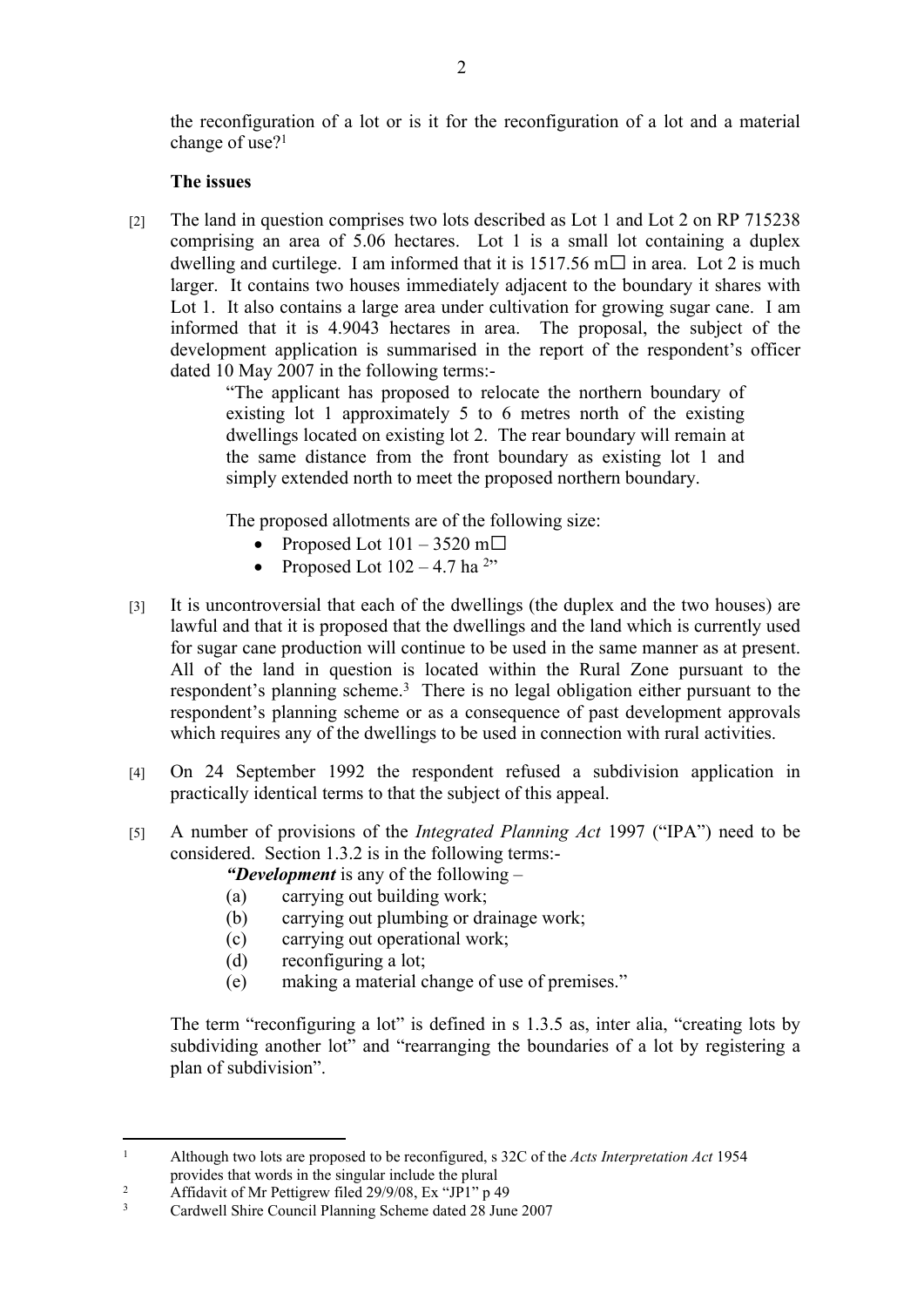- [6] In s 1.3.2 material change of use of premises means, relevantly "the start of a new use of the premises" or "a material change in the intensity or scale of the use of the premises".
- [7] On behalf of the appellant Mr Cochrane submits that the proposed reconfiguration merely consists of rearranging the boundary of Lot 1 and Lot 2 and that this does not fall within the definition of making a material change of use of premises because the change in the location of the boundary does not start a new use of the premises nor does it cause a material change in the intensity or scale of the use of the premises. All that changes is that the dwellings will be located on one lot instead of two lots.
- [8] On behalf of the respondent, Mr Morzone submits that whilst ordinarily a reconfiguration would not trigger a material change of use, the result is different on the facts before me. He submits that the consolidation of the residential uses on the smaller proposed lot constitutes the start of a new use or an intensification of the residential use when compared to the existing configuration. In support of the former proposition he makes reference to the definition of Multiple Dwelling in the respondent's planning scheme which refers to the presence of three or more dwelling units on one lot. The result, he submits, is that the realignment of the boundaries of the lots will cause the start of a new use of Multiple Dwelling as distinct from the relevant existing uses of duplex dwelling and dwelling houses on the current configuration. A Multiple Dwelling is an impact assessable use in the Rural Zone. In support of the latter proposition Mr Morzone submits that the proposed realignment would sever the existing "nexus" between the farming use and the dwelling houses on Lot 2 with a resultant higher concentration of residential uses on proposed Lot 101. He also notes the potential for an additional dwelling house on proposed Lot 102 as this is a self-assessable use in the Rural Zone.
- [9] The difficulty for the respondent is that the size of the lot and the intensity or scale of a use are not necessarily related concepts. Support for this view is found in the definition of material change of use in s 1.3.5. It is framed in terms of "the premises" not "the lot". The term "premises" is defined in Schedule 10 of IPA as meaning "a building or other structure" or "land (whether or not a building or other structure is situated on the land)". The term "lot" is defined in s 1.3.5 as "a lot under the *Land Title Act* 1994" and pursuant to other legislation which creates a separate and distinct interest in real property. The development application, the subject of this appeal, will not result in a change in the use of the residential buildings or of the land itself and, as noted earlier, there is no requirement that the existing residential uses are connected with the existing farming use.

### **Conclusion**

[10] Reconfiguring a lot is a different type of development to making a material change of use of premises. Premises are distinct from a lot. On the facts before me the reconfiguration of the lots proposed by the appellant will not change the use of the premises within the lots in question. It is not relevant in this regard that the consequence of the reconfiguration will be to bring the existing lawful residential uses into a different category pursuant to the respondent's planning scheme. Any development applications in the future will obviously be constrained by the definitional status of the dwellings and the fact they are within the Rural Zone but a change in the categorization of the use pursuant to the planning scheme as a result